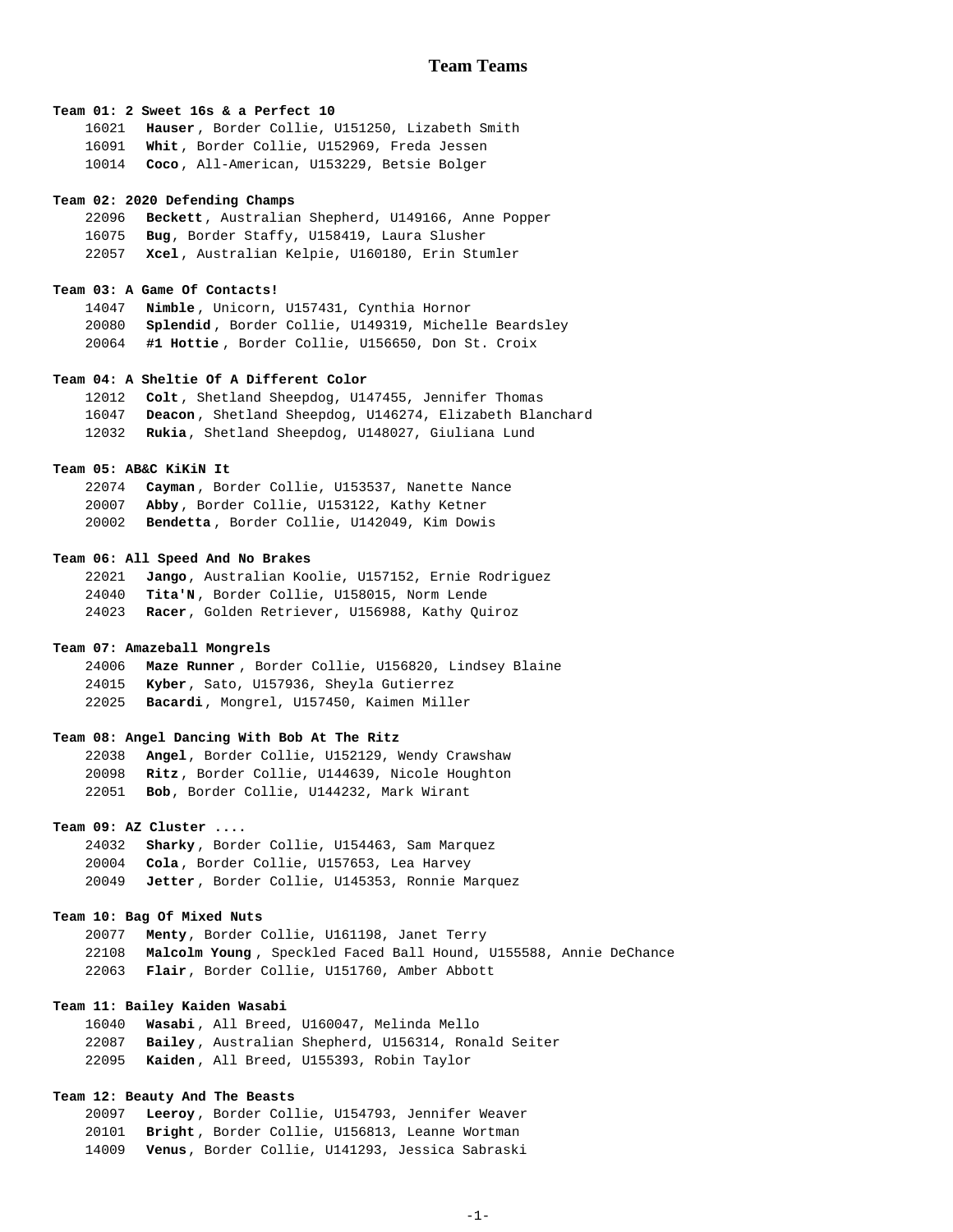## **Team 13: Bee And The Dinguses**

**Fever**, Border Collie, U151775, Sarah Westcott **Link** , Border Collie, U155961, Ashley Castro **Believe**, Border Collie, U155968, Stefanie Rainer

#### **Team 14: Bee Like Rev And Maddie**

**Rev**, Border Collie, U145330, Marni Brown **Bee**, Shetland Sheepdog, U158649, Jean Lavalley **Maddie** , Border Collie, U148314, Jenna Williams

### **Team 15: Big Kahonas**

**Kona** , Australian Shepherd, U140026, Jeanette Losey **Kahuna** , Poodle (Miniature), U160048, Melinda Mello **Nemesis**, Bedlington Terrier, U158459, JoAnn Burtness

# **Team 16: Black & Blue**

**Lily** , Border Collie, U152165, Mike Wagner **Glen** , Border Collie, U159741, Janet Wagner **Genevieve** , Pyrenean Shepherd, U149264, Pam Vojtas

# **Team 17: Border Make Me Quiver**

**Quiver** , BorderPap, U159119, Marya Brackney **Rori** , Border Collie, U154353, Dan Brackney **Simi** , Border Collie, U157104, Leonda Armstrong

### **Team 18: Boys Gone Wild**

**Tine** , All-American, U149290, Rhonda Koeske **Ren**, Border Collie, U155473, Jill Potter **Jaxon**, Australian Shepherd, U154918, Renee Kalmanson

# **Team 19: Breaking Bad!**

**Celebrate** , Border Collie, U150280, Shirley Loos **Damuraz**, Border Collie, U147255, Merritt Speagle **Usher**, Border Collie, U145397, Abby Peach

### **Team 20: Coke Zero & Fries**

**Zero G** , Border Collie, U157015, Anne Andrle **Fuzzy Knuckles** , Border Collie, U154819, Melanie Rock **Soda Pop** , Border Collie, U161036, Gloria Krueger

# **Team 21: Criminal Intent: Jury, Justice & The Jaylbird**

**Jury** , Border Collie, U159749, Nikki Hall **Jay**, Shetland Sheepdog, U153466, Karen Schelling **Justice**, Border Collie, U813829, Kate Almasy

## **Team 22: Dogs Of War**

**Animal** , Border Collie, U159720, Chris Tucci **Naavdanya** , Border Collie, U160315, Kris Seiter **Vinny**, Border Collie, U157063, Chris Villano

# **Team 23: Dot Is Yeti Amoosed**

**Yeti** , Jack Russell Terrier, U155767, Beth Martin **Dottie** , All-American, U153724, Aimee Legendre **Moose**, Pumi, U157886, Stacy Lehman

# **Team 24: Dream On The Horizon**

**Tabby**, Border Collie, U155091, Chris Ciardelli **Rhythm** , Border Collie, U153223, Linda Husson **Finn** , Border Collie, A152948, Makayla Luse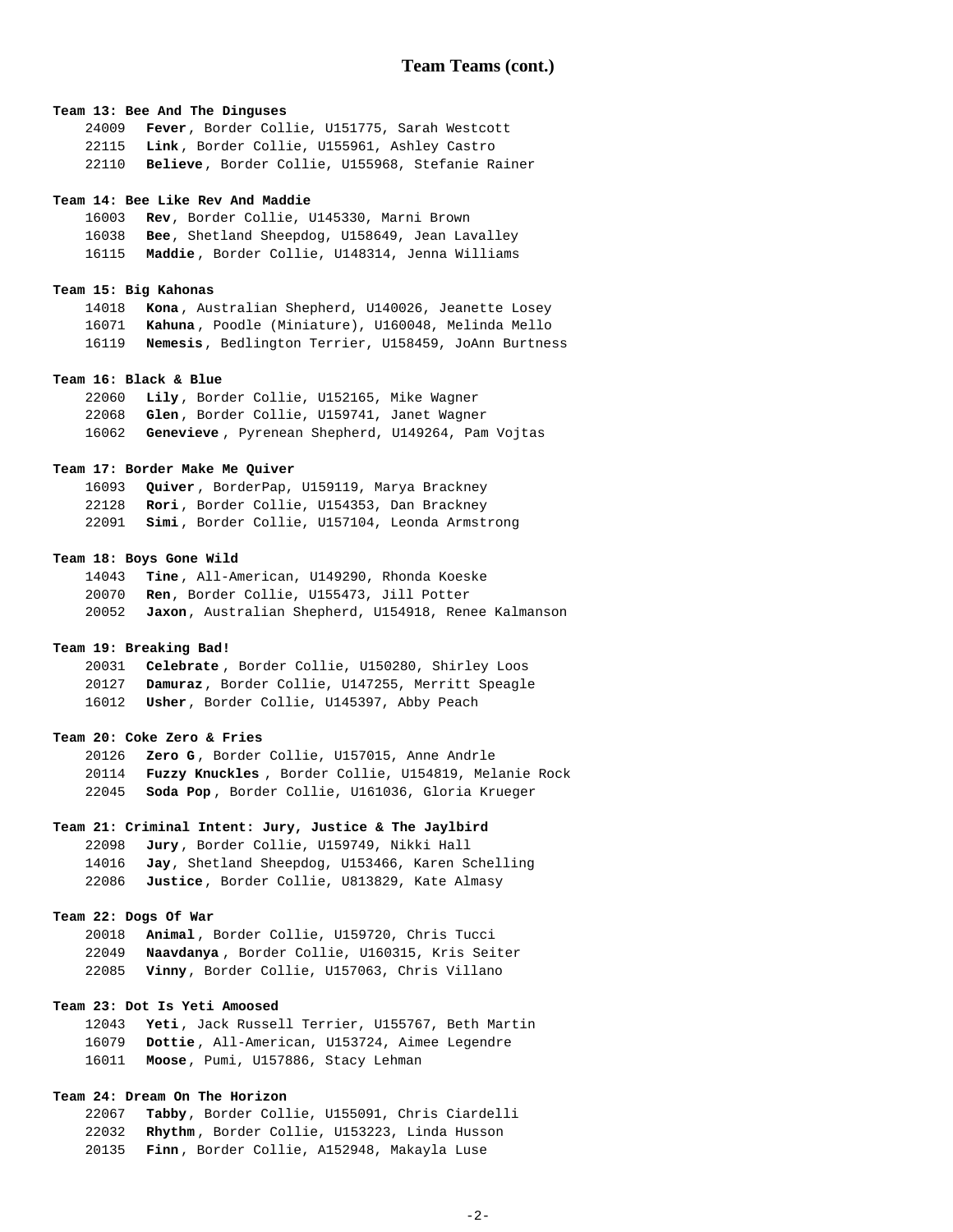# **Team 25: Drinking Cosmic Moonshine In a Chevy**

**Cosmic** , All-American, U150137, Kara Sheerer **Moon** , Border Collie, U152343, Danielle Scott **Chevy**, Border Collie, U150825, Jamie Lyle

### **Team 26: Dynamite Dogs**

**Demi** , Border Collie, U151952, Meryl Sheard **Decker** , Chinese Crested, U142134, Val Rutledge **Vegas**, All-American, U143625, Kim Neff

### **Team 27: Envy Joy Razzi**

**Envy** , Border Collie, U146610, Kaitlyn Arnsdorf **Razzi**, English Springer Spaniel, U145098, Crystal Anderson **Joy**, Shetland Sheepdog, U158350, Lisa Stoddard

## **Team 28: Fearless & True**

**Polka-Dot** , Border Collie, U148500, Elizabeth Evans **Nelson** , Jack Russell Terrier, U140660, Laura Miller **Ella** , All-American, U152531, Courtney Holscher

## **Team 29: Freaky Smart Alien Dinosaurs**

**Velo** , Border Collie, U147459, Maddie Speagle **Planet 9** , Border Collie, U160872, Abby Peach **Carbon** , Border Collie, U144079, Katelyn Scott

### **Team 30: Good Vibes**

**Eli**, Australian Shepherd, U159623, Dawn Wood **Edge** , Border Collie, U160850, Dawn Fillips **Kepler-79** , All-American, U159494, Bridget Thomas

# **Team 31: Hairy, Curly & Low**

**Jax**, Pembroke Welsh Corgi, U152746, Loni Cummings **Dazzle** , Poodle (Miniature), U147965, Mitzi Keating **Spumoni**, All-American, U153643, Kathy Tyson

### **Team 32: Haute Volee At Hogwarts**

**Tarot**, Belgian Tervuren, U158049, Samantha Saldana **Phoenix C** , Belgian Tervuren, U158035, Jeanine Collins **Firefly**, Belgian Waffle, U157759, Roger Ly

# **Team 33: Holly Lyric Moss**

**Holly**, All-American, U152959, Hannah McCausland **Lyric**, Border Collie, U139989, Kevin Kent **Moss** , Border Collie, U156821, Shelby Tilden

### **Team 34: Imagine The Possibilities**

**Taryn Skye** , Border Collie, U156252, Gail Chadwick **Equis**, Border Collie, U156617, Stefanie Anderson **Finesse**, Border Collie, U158633, Brooke Ortale

# **Team 35: Inevitably, Perfectly Frank**

**Franky** , Border Collie, U148846, Blynn Baker **Ziya** , Australian Kelpie, U157406, Sarah Espinoza-Sokal **Pixie**, Border Collie, U149786, Ginny Carlson

# **Team 36: It's Not Just M.E.**

**Johnny B** , Border Collie, U139649, Janet Gauntt **M.E.** , Border Collie, U147635, Karen Stinnett **Jasper** , Australian Cattle Dog, U152581, Lisa Stevens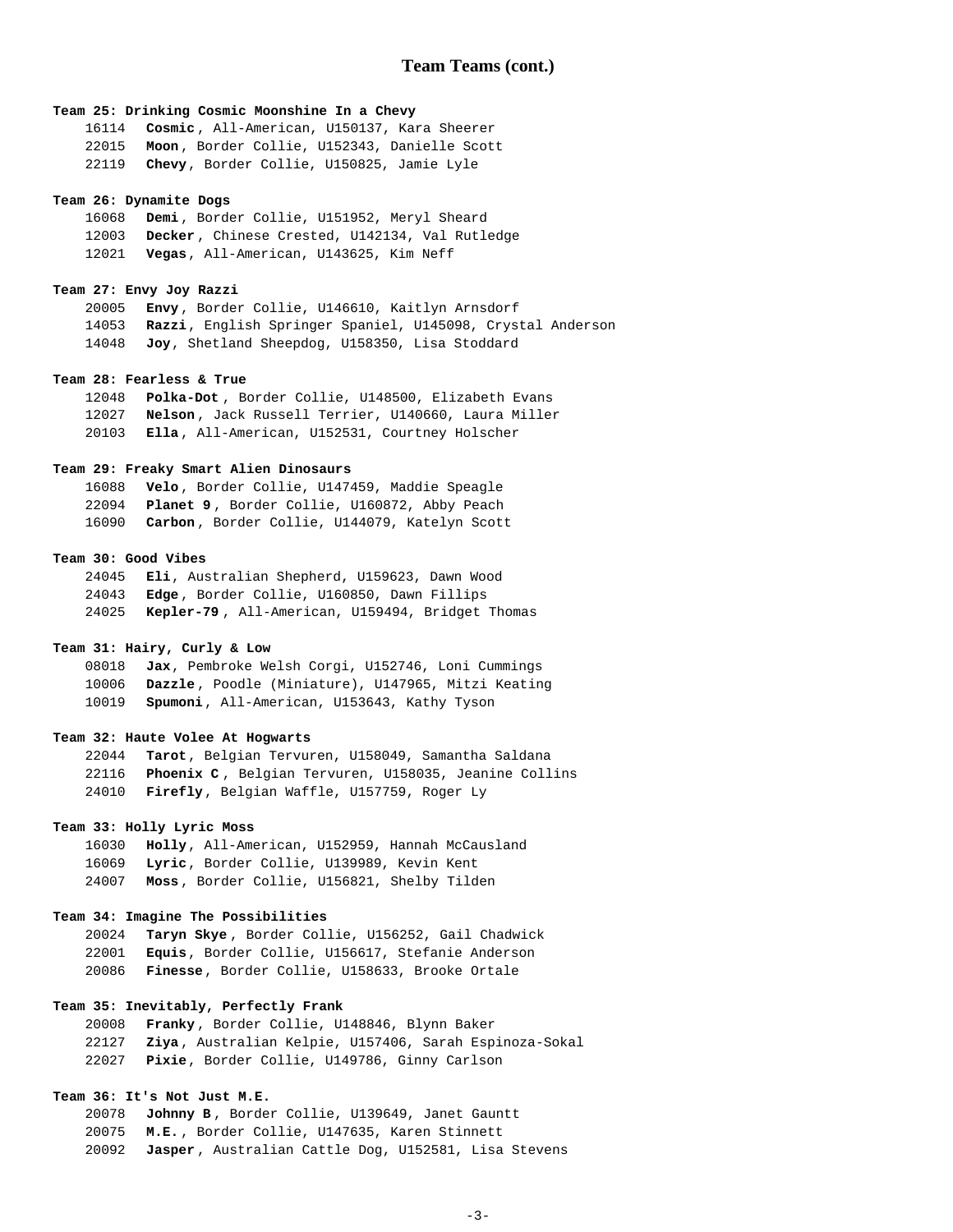## **Team 37: Java Jolted BCs**

**Rascal Joe** , All-American, U152871, Suzan Roberts **Legacy** , Border Collie, U152464, Janet Gauntt **Fly**, Border Collie, U149405, Karen Stinnett

#### **Team 38: Jiffy Misty Mystery**

**Misty**, Border Collie, U144965, Peter Cinotto **Mystery**, Border Collie, U152517, Alice Cinotto **Jiffy**, Border Collie, U149168, Lexi Brigante

# **Team 39: Johnny Walker Bleu**

**LT**, Scottish Terrier, U155790, Kellie Verrelli **Ember**, Scottish Terrier, U145887, Tim Verrelli **Bleu** , Papillon, U137433, Alicia Bennett

### **Team 40: Junglebratz & The Red Menace**

**Burundi**, Border Collie, U152868, Chris Tucci **Safari** , Border Collie, U159722, Katlynn Moffler **Onyx** , Border Collie, U159779, Tiffany Roehr

# **Team 41: Lannie And The Electric Tease**

**Electra**, Border Collie, A155451, Ricardo Segui **Tease**, Border Collie, U152832, Jeremy Gerhard **Lagniappe** , All-American, U148236, Kathy Topham

### **Team 42: Little Sisters**

**Chime**, Papillon, U160551, Daneka Hedges **Lark** , Papillon, U154434, Betsey Lynch **Kit Kat**, Papillon, U156520, Lindsey Barrows

# **Team 43: Little, But Fierce**

**Madeleine** , Pyrenean Shepherd, U158456, Pam Vojtas **Lee**, Papillon, U154652, Pamela McCaleb **Bella**, Cavalier King Charles Spaniel, U149042, Emily Bradley

### **Team 44: Marshall's Posse**

**Luna** , All-American, U155074, Heather Venkat **Maus** , Chihuahua, U150153, Jennifer Woelke **Marshall** , BorderPap, U160806, Amber Abbott

### **Team 45: Maverick Finds His Tempo In Fargo**

**Tempo**, Border Collie, U151902, Bonny Henning **Maverick** , Pembroke Welsh Corgi, U152814, Jeremy Gerhard **Fargo**, Border Collie, U145946, Kathy Wells

## **Team 46: Minne-Sorta-Nice**

**Huey** , Border Collie, U155992, Caitlin Varhalla **Inka** , All-American, U161287, Skye Priesz **Sticks** , Border Collie, U156111, Jacqueline Hoye

# **Team 47: Mission Possible**

**Sting**, Shetland Sheepdog, U160369, Susan Crank **Selfie** , Shetland Sheepdog, U153444, Sandra Schmidt **Vibe** , All-American, U158230, Nicole James

# **Team 48: Naughty & Cute**

**Aura** , Labrador Retriever, U160490, Dawn Mlatecek **Stevie** , Cavalier King Charles Spaniel, U153257, Katlynn Moffler **The Palinka** , All-American, U159426, Chris Tucci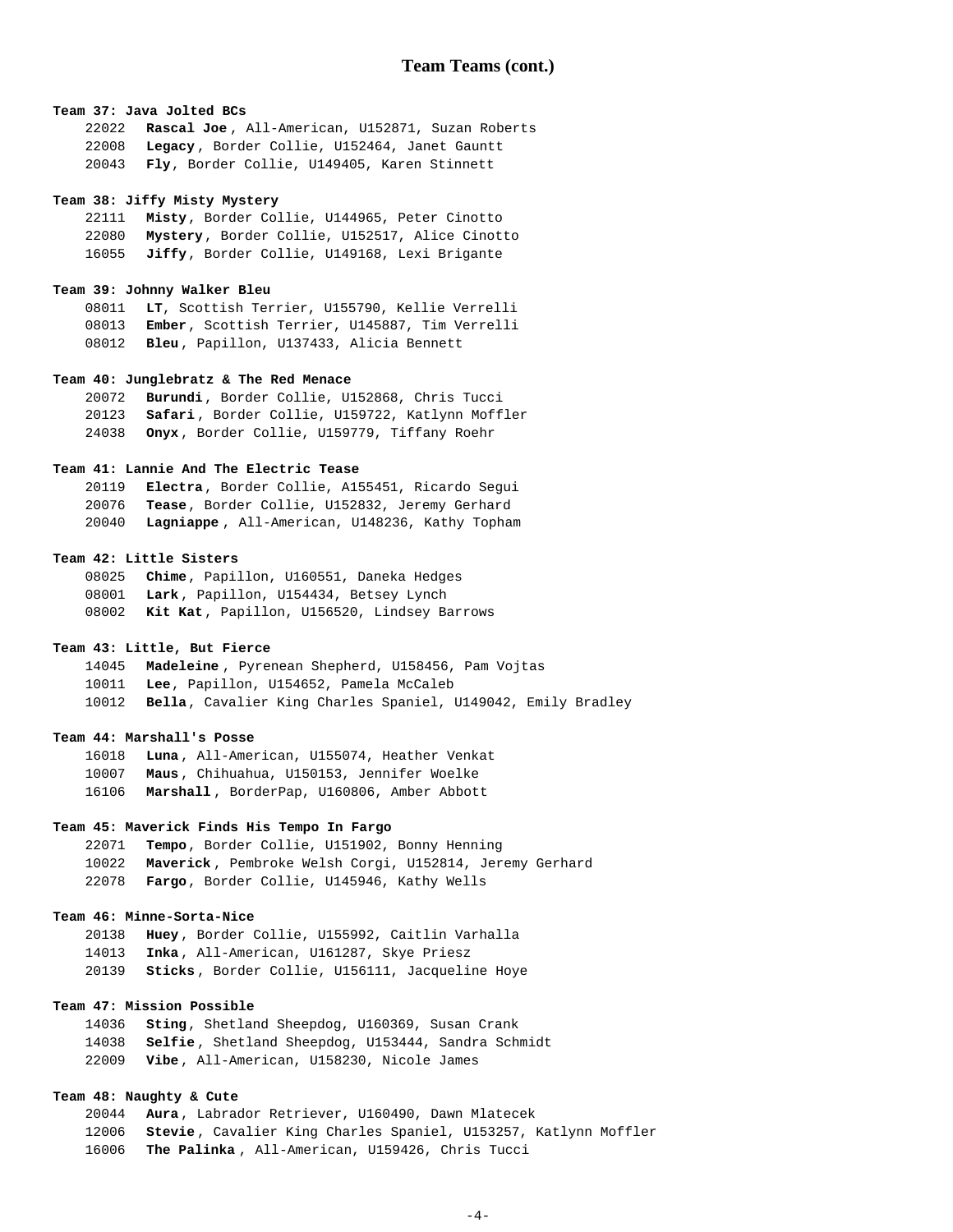## **Team 49: NBC Terrier Time**

**Brink**, All-American, U145310, Beth Martin **Newt** , Jack Russell Terrier, U150935, Kate Barnes **Chrome** , Jack Russell Terrier, U154004, Cheryl Earnshaw

#### **Team 50: New Kids On The Block**

**Trooper**, Border Collie, U154752, Janice Saylors **Ren**, Border Collie, U156108, Karissa Solberg **Riima**, Shetland Sheepdog, U158201, Joyce Rivers

### **Team 51: Nuclear Explosion**

**Atomic** , Border Collie, U150414, Maddie Speagle **Phenomenon** , Border Collie, U142999, Merritt Speagle **Sizzle** , Border Collie, A145759, Carol Boggess

### **Team 52: Only Fans**

**Solo** , Border Collie, U146342, Ashley Castro **Gambit** , Border Collie, U813411, Adriana Nottestad **Bilbo**, Papillon, U146999, Britney Imhof

## **Team 53: Peace, Love, Dogs**

**P-Piper**, Border Collie, U156711, Patty Drom **Twist**, Border Collie, U147501, Christy Skinner **Remington** , Australian Shepherd, U143150, Christie Deen

### **Team 54: Pink's A Whit On Fire**

**Whit** , Border Collie, U149146, Tracey Fulmer **Pink** , Cocker Spaniel, U143893, Carolyn Hess **Cinder** , Shetland Sheepdog, U153266, Katie Rogers

# **Team 55: Pure-Li Pandamonium**

**Panda**, All-American, U155280, Freda Jessen **Pure** , Border Collie, U158483, Iva Perna **Lincoln Q** , Cocker Spaniel, U152242, Erin Queen

### **Team 56: Quaranteam**

**Zim**, Border Collie, U145745, Melanie Behrens **Epic** , Border Collie, U160641, Susan Rolek **Focus**, Border Collie, U157853, H.Lee Miller

# **Team 57: Rave On!**

**Hedy** , Poodle (Miniature), U147560, Susan Cochran **Zig-zag**, Shetland Sheepdog, U151004, Sara Peterson **Valkyrie** , Bedlington Terrier, U139264, JoAnn Burtness

# **Team 58: Red, Black & Blue**

**Shiver** , Border Collie, U147946, Nikki Hall **Fib**, Border Collie, U156784, Tracy Horn **Alex** , Belgian Sheepdog, U150186, Elizabeth James

# **Team 59: Rookies Of The Year**

**Rebel**, Border Collie, U150609, Ashleigh Fann **Grits**, Border Collie, U156469, Marie Dunn **Hula Girl** , Border Collie, U159716, Renee Culpepper

# **Team 60: Rumble Squad**

**Piston** , Australian Cattle Dog, U154342, Tracey Roth **Finnegan** , Pumi, U157455, Annie Burke **Lidl Abner** , Standard Schnauzer, U155584, Kathy Grace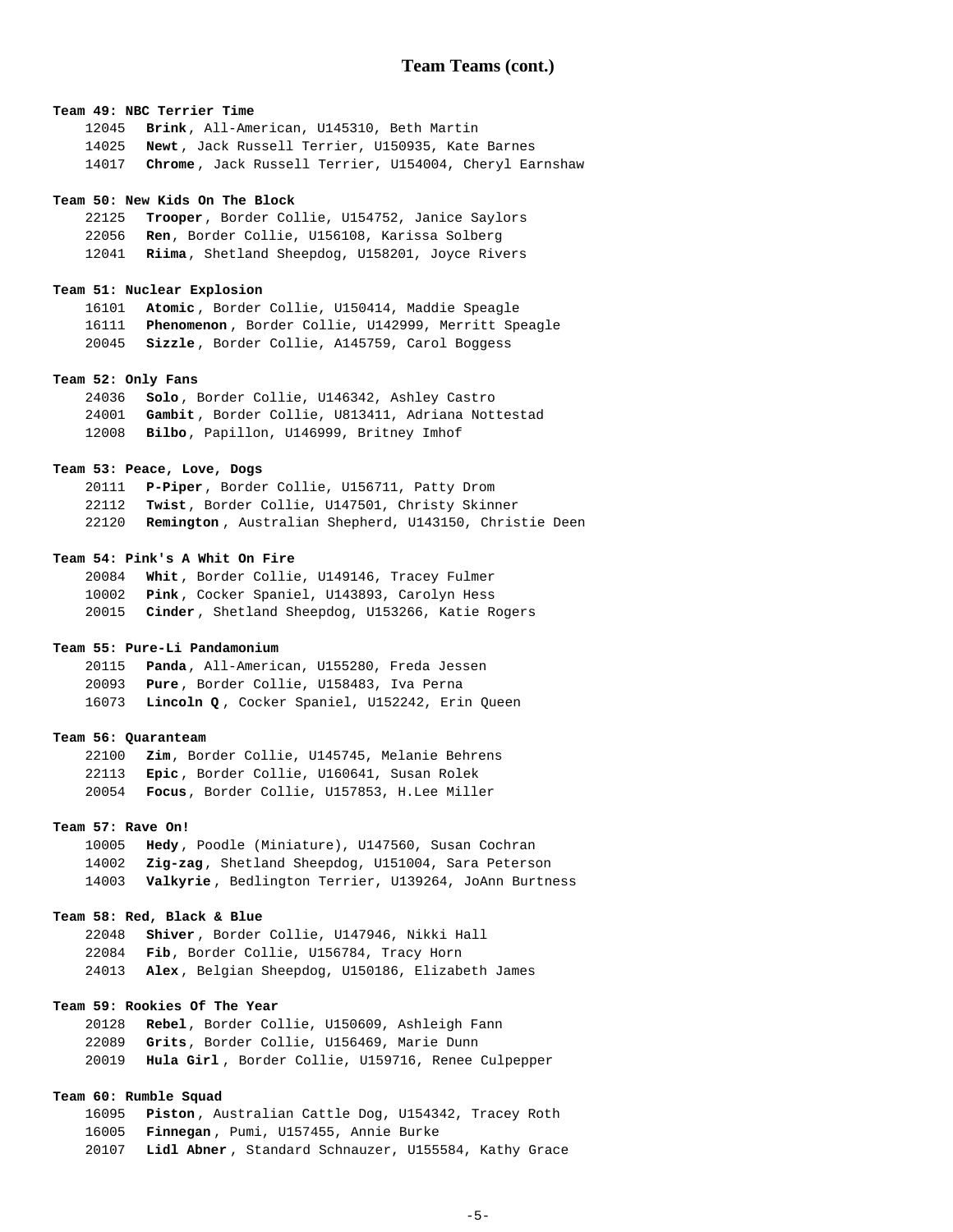## **Team 61: Run Fast, Don't Die**

**Snap!**, Border Collie, U154430, Steve Schwarz **Hotsy-totsy** , Border Collie, U156161, Dana Pike **Vex W**, Miniature American Shepherd, U150321, Lisa Woodside

#### **Team 62: Sadie & Brio Roped A Goat**

**Brio** , Australian Shepherd, U152302, Jody Faulkner **Koza** , Border Collie, U158922, Jody Lolich **Sadie**, Border Collie, U155657, Katelyn Jones

### **Team 63: Send Lawyer, Guns, and Money**

**Doby** , Australian Shepherd, U156922, Lori Duncan **Kaj**, All American Love Bug, U153978, Tami Olheiser **Flight** , Australian Shepherd, U157437, Jen Waller

### **Team 64: Shake, Rattle And Go!**

**Fang** , BorderPap, U159545, Emily Ingersoll **Static** , Border Collie, U156794, Ronnie Marquez **Blue** , Border Collie, U158447, Scarlett Miller

# **Team 65: Silver Linings**

**Bria** , English Springer Spaniel, U160958, Karen Schelling **Elvis**, Border Collie, U149194, Tracy Horn **Synge**, Poodle (Miniature), U150505, Suzanne Wesley

# **Team 66: Sing It Again, Hannah!**

**Pitch**, Shetland Sheepdog, U159096, Jennifer Thomas **Deja Vu**, Border Collie, U141748, Brenda Kelly **Hannah** , All Breed, U148022, Melanie Bilicki

# **Team 67: Sisters Take A Swig**

**Swig** , Border Collie, U144875, Renee King **Fleur De Lis** , Border Collie, U149368, Renee Culpepper **Legion** , Border Collie, U149412, Martine Kopka

### **Team 68: Smooth Moves**

**Rebel**, Border Collie, U155636, Sheyla Gutierrez **Cash W** , Border Collie, U156511, Chloe Williams **Keavy**, Border Collie, U156023, Kerry Stevens

### **Team 69: Squirrels On Fire**

**Scout**, Border Collie, U161154, Samantha Kemp **Chica**, Border Collie, U155522, Merritt Speagle **Cara** , Border Collie, U161224, Maddie Speagle

### **Team 70: Super Zach & Giles**

**Zachery**, Koolie, U158695, Anne Crawshaw **Super G**, Border Collie, U145052, Anne Andrle **Gilles** , Border Collie, U157129, Nicole Houghton

# **Team 71: Superheroes**

**Tiger**, Border Collie, U141975, Gina Day **Stitch** , Border Collie, U160263, Shelly Vandevens **Hero** , Border Collie, U156214, Laura Selmic

# **Team 72: Sweet Sassy Molassy**

**Hero** , Border Collie, U153777, Shelley Nichols **Punch**, Border Collie, U142602, Brett Duke **Teller** , Border Collie, U155381, Lauri Duke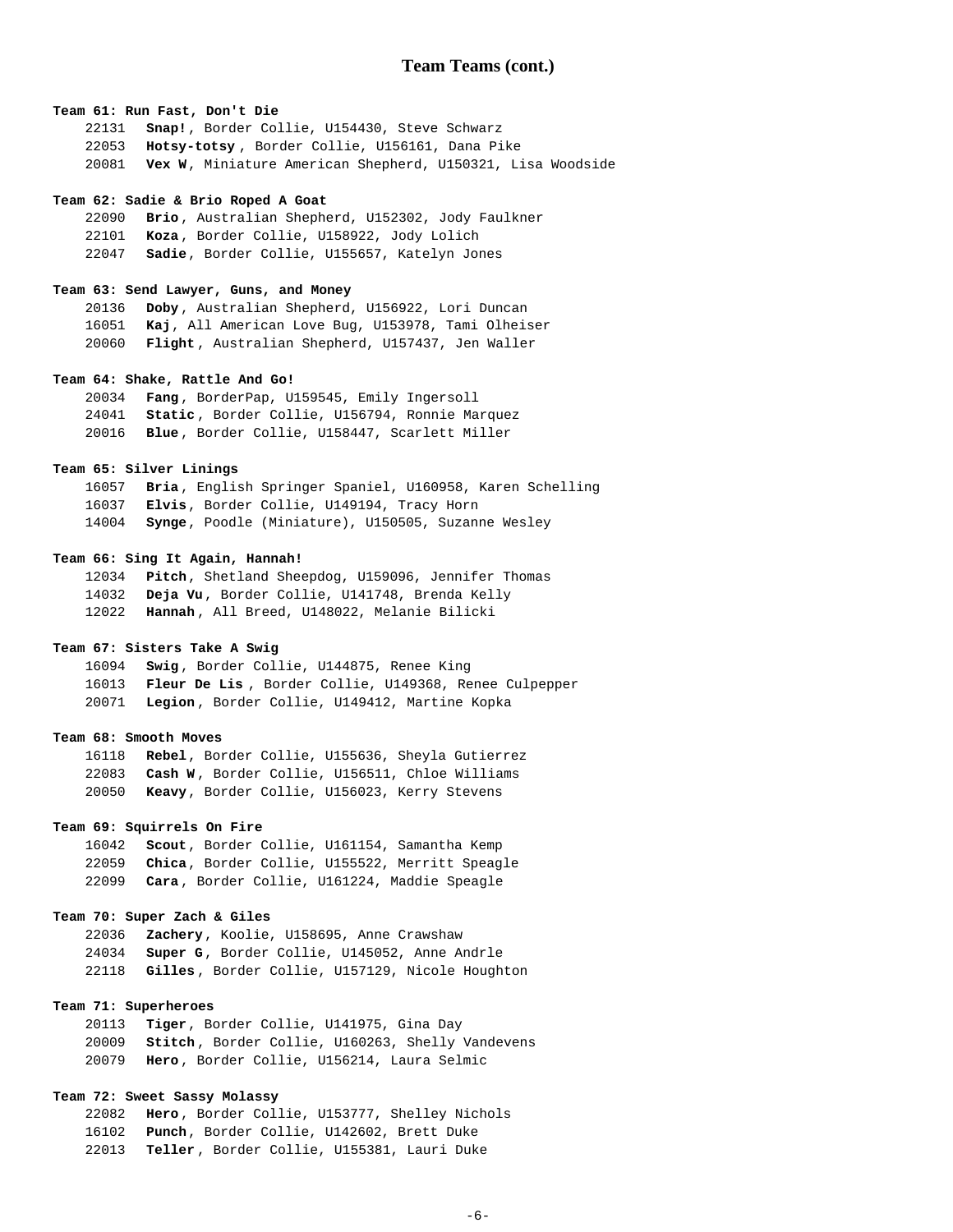# **Team 73: The Bachelorette**

**Tawnie** , All Breed, U154034, Leonda Armstrong **Flynn**, Australian Koolie, U156555, Julie Iverson **Ringo**, Border Collie, U153882, Jeannette Molina

#### **Team 74: The Dream Team 2.0**

**Swindle**, Shetland Sheepdog, U152816, Abigail Beasley **Rio**, Shetland Sheepdog, U154436, Jennifer Crank **Stripper** , Shetland Sheepdog, U142538, Susan Crank

### **Team 75: The Trubbel Causing Rascal Discovered by Sidekick Kato**

**Trubbel**, Border Collie, U157767, Susan Jearls **Sidekick Kato** , Border Collie, U159440, Lili Dawidowicz **Rascal** , Border Collie, U147220, Peter Cinotto

### **Team 76: The Young And The Restless**

**Cappuccino!** , CoolCross, U160356, Barb Davis **Ze'ev**, Border Collie, U159368, Barbara Holbrook **Nate** , Border Collie, U160386, Pam Presser

# **Team 77: Throuple Butter**

**Butter** , BorderPapPap, U508443, Courtney Moore **Callie** , Australian Shepherd, U156776, Jamie Juckett **Roulez** , Golden Retriever, U156785, Carrie Neyland

## **Team 78: Toller Up!**

**Cider**, Nova Scotia Duck Tolling Retriever, U156201, Tammi Stone **Phoenix H** , Nova Scotia Duck Tolling Retriever, U149001, Randy Holford **Finnegan** , Nova Scotia Duck Tolling Retriever, U153808, Jennifer Goldberg

# **Team 79: Triple Threat**

**Sloane Ranger** , Border Collie, U153646, Catherine Holmes **Wyn**, Border Collie, U159665, Sheila Ross **Cora** , All-American, U157175, Alex Hovey

### **Team 80: Velocity Vixens**

**TerrA**, Border Collie, U157700, Val Rutledge **Bette**, All-American, U158144, Kim Neff **Babe** , Border Collie, U158146, Richard Eggie

### **Team 81: Wanna Pizza Us?**

**Little Sparkle** , Border Collie, U151926, Tawni Millet **Rocky**, Border Collie, U151724, Rachel Carlson **Venom**, Border Collie, U149209, Tim Mitchell

## **Team 82: We Are Ignited**

**ShooFly**, Border Collie, U159042, Barbara Hill **Veni** , Border Collie, U159041, Dave Hill **Peak** , Border Collie, U157900, Desiree Snelleman

# **Team 83: Who's Running Whom?**

**Buzz** , Border Collie, U157714, Blynn Baker **Trouble**, Border Collie, U160586, Ginny Carlson **Aine** , German Shepherd Dog, U160062, Beth Bradshaw

# **Team 84: Who's Your Daddy?**

**Swedish Fika** , Border Collie, U160225, Renee King **Salty**, Border Collie, U160414, Martine Kopka **Smudge** , Border Collie, U159525, Kaimen Miller